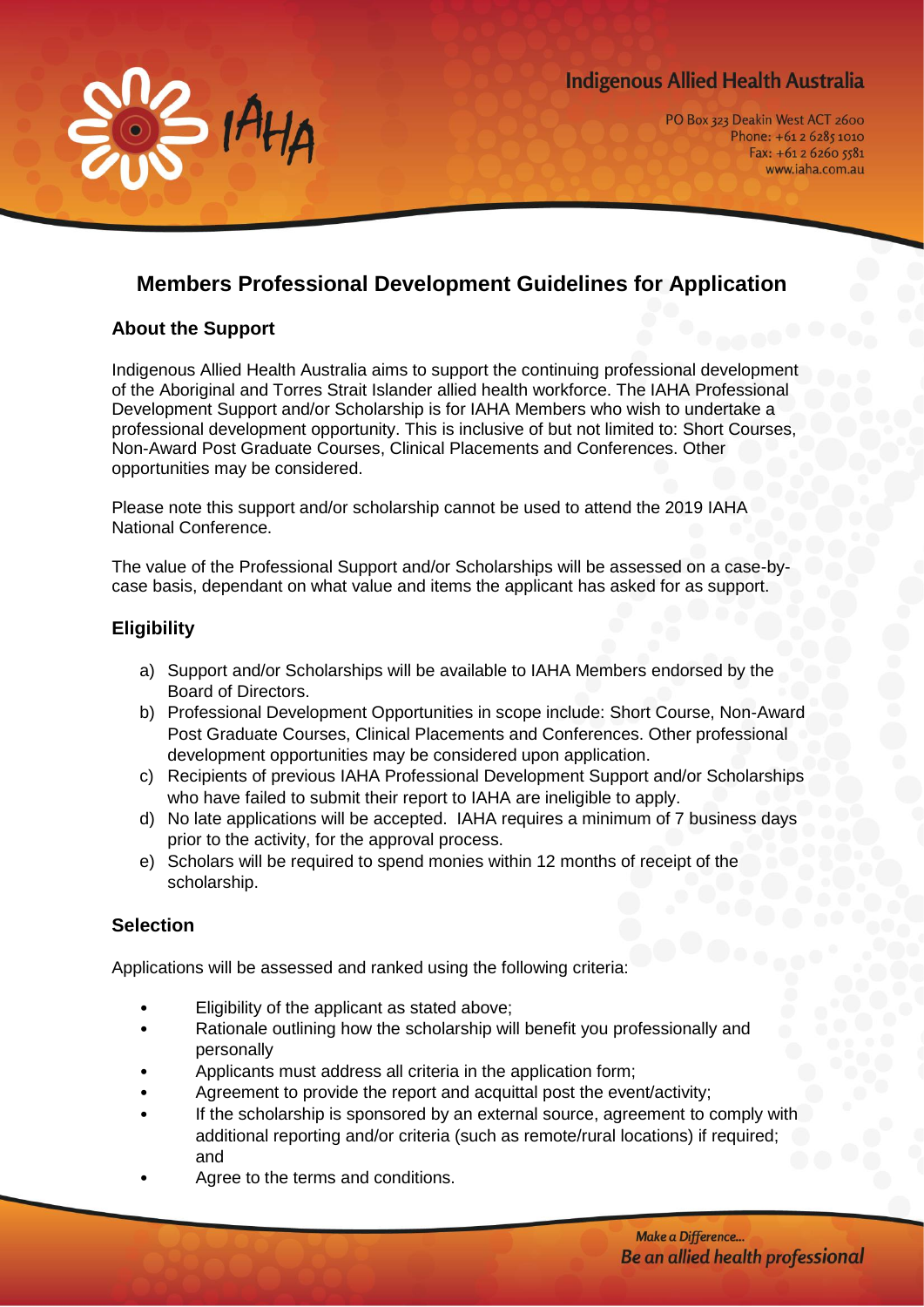# **Indigenous Allied Health Australia**



PO Box 323 Deakin West ACT 2600 Phone: +61 2 6285 1010 Fax:  $+61262605581$ www.iaha.com.au

## **Application Process**

- a) Members must apply in writing to IAHA completing the application form supplied.
- b) Applicants will be required to provide a written statement addressing:
	- o How the scholarship will benefit the applicant in their professional and personal development;
	- o Clearly identifying your location of residence and region you work/study within;
	- $\circ$  How the applicant will share their learning and experiences gained from this opportunity with others working in allied health and/or Aboriginal and Torres Strait Islander communities.
- c). Applications can be submitted either online at: [http://iaha.com.au/membersarea/member-professional-development/iaha](http://iaha.com.au/membersarea/member-professional-development/iaha-scholarship-application/)[scholarship-application/](http://iaha.com.au/membersarea/member-professional-development/iaha-scholarship-application/) or via email to: [admin@iaha.com.au](mailto:admin@iaha.com.au)

## **Schedule**

- a) There will be one round of scholarships offered in 2019.
- b) Scholarship recipients will be selected by the IAHA Board of Directors and Chief Executive Officer. In accordance with the IAHA Conflict of Interest policy any member applying for a scholarship must declare any conflict of interest.
- c) IAHA will notify successful applicants in writing. Recipients must advise their acceptance of the scholarship and agree to all the terms and conditions in writing within the timeframe provided.
- d) IAHA will notify unsuccessful applicants in writing.
- e) If an applicant forfeits or declines a scholarship offer, that place will be offered to another applicant.
- f) Applications received after the closing date (where applicable) will not be eligible or considered.

## **Use and Payment of Scholarship Monies**

The scholarship is a contribution towards the cost of undertaking professional development. The use of scholarship funds is at the discretion of the scholar. Scholars do not need to provide expenditure receipts to IAHA to receive payments. The scholarship funds can be used towards covering the costs to undertake a national or international opportunity.

- a) Expenditure of scholarship monies shall be in accordance with the application and guidelines of the scholarship.
- b) Monies must be spent within 12 months of receipt of scholarship.
- c) No payment is made until the scholarship holder provides IAHA with documentary evidence of the details and focus of the professional development.